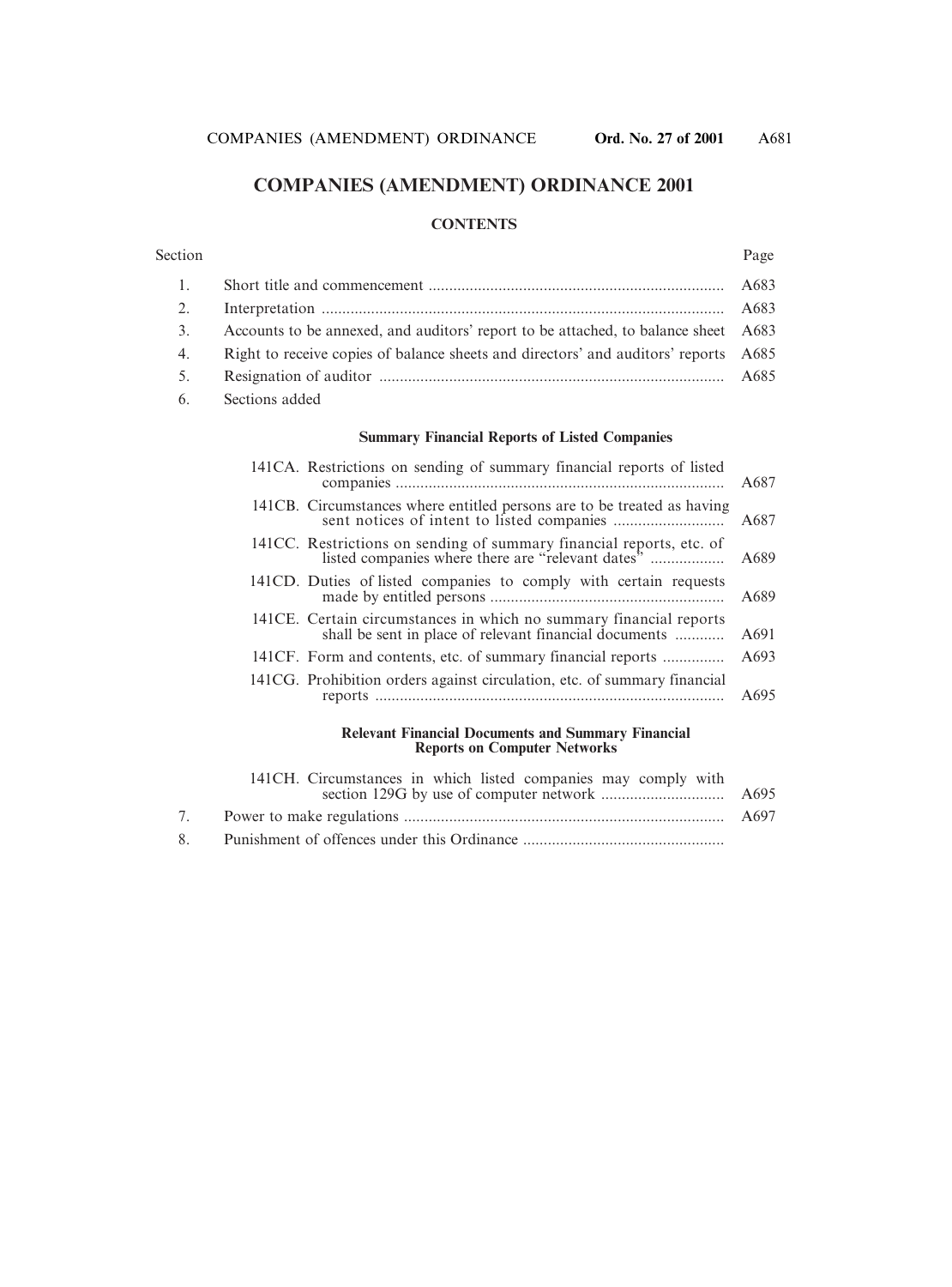## **HONG KONG SPECIAL ADMINISTRATIVE REGION**

ORDINANCE NO. 27 OF 2001



TUNG Chee-hwa Chief Executive 8 November 2001

 $[$ 

An Ordinance to amend the Companies Ordinance.

Enacted by the Legislative Council.

#### **1. Short title and commencement**

(1) This Ordinance may be cited as the Companies (Amendment) Ordinance 2001.

(2) This Ordinance shall come into operation on a day to be appointed by the Secretary for Financial Services by notice published in the Gazette.

## **2. Interpretation**

Section 2(1) of the Companies Ordinance (Cap. 32) is amended by adding—

- ""entitled person" (有權利的人), in relation to a listed company, means a person who under section 129G(1) as read with the proviso thereto is entitled to be sent copies of the documents mentioned in that section;
	- "notice of intent" (意願通知書) means a notice of intent referred to in regulations made under section 359A(2);
	- "relevant financial documents" (有關財務文件), in relation to a listed company, means the documents required to be sent under section  $129\hat{G}(1)$  in respect of the company;
	- "summary financial report" (財務摘要報告), in relation to a listed company, means a summary financial report of the company which complies with section  $141CF(1)$ ;".

#### **3. Accounts to be annexed, and auditors' report to be attached, to balance sheet**

Section 129C is amended by adding—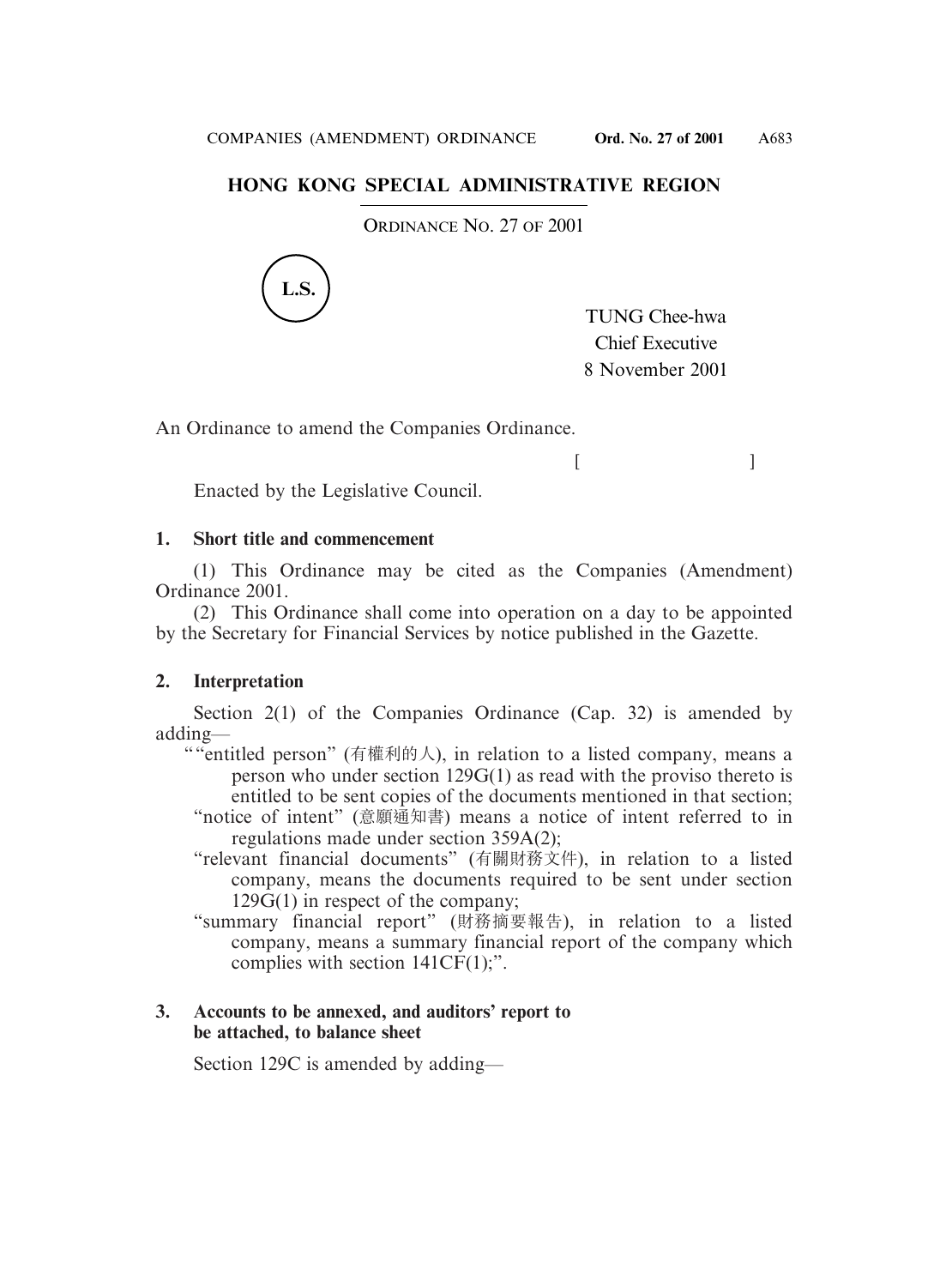"(4) This section does not apply to a copy of a balance sheet incorporated into a summary financial report of a listed company and issued, circulated or published as part of the report.".

#### **4. Right to receive copies of balance sheets and directors**' **and auditors**' **reports**

- (1) Section 129G(1) is amended, in proviso  $(b)$ 
	- (*a*) in paragraph (ii), by repealing "or" at the end;
	- (*b*) in paragraph (iii), by repealing "; and" and substituting "; or";
	- (*c*) by adding—
		- "(iv) subject to sections  $141CA(1)$  and  $141CE(1)$ , to a member of a listed company, a holder of debentures of the company or any other person who is entitled to receive notices of general meetings of the company, if the company has, pursuant to a relevant notice of intent, duly sent to the member, holder or person a copy of a summary financial report in place of a copy of those documents from which the report is derived; and".
- (2) Section 129G is amended by adding—

"(1A) Subject to sections  $141CC(1)$  and  $141CE(1)$ , for the purposes of proviso (*b*)(iv) to subsection (1), a copy of a summary financial report of a listed company shall be treated as having been duly sent if—

- (*a*) subject to paragraph (*b*), it is sent not less than 21 days before the date of the general meeting concerned;
- (*b*) where proviso (*c*) to subsection (1) applies, it is sent not less than such number of days as agreed under that proviso by the members entitled to attend and vote at the meeting.".
- (3) Section 129G is amended by adding—

"(5) For the purposes of proviso  $(b)(iv)$  to subsection (1), "relevant" notice of intent" (有關意願通知書), in relation to a member of a listed company, a holder of debentures of the company or any other person who is entitled to receive notices of general meetings of the company, means a notice of intent sent by the member, holder or person to the company in accordance with regulations made under section 359A(2), or a notice of intent treated by virtue of section 141CB as having been sent by the member, holder or person to the company.".

## **5. Resignation of auditor**

Section  $140A(3)(b)$  is amended by adding "as read with the proviso" thereto" before "is entitled".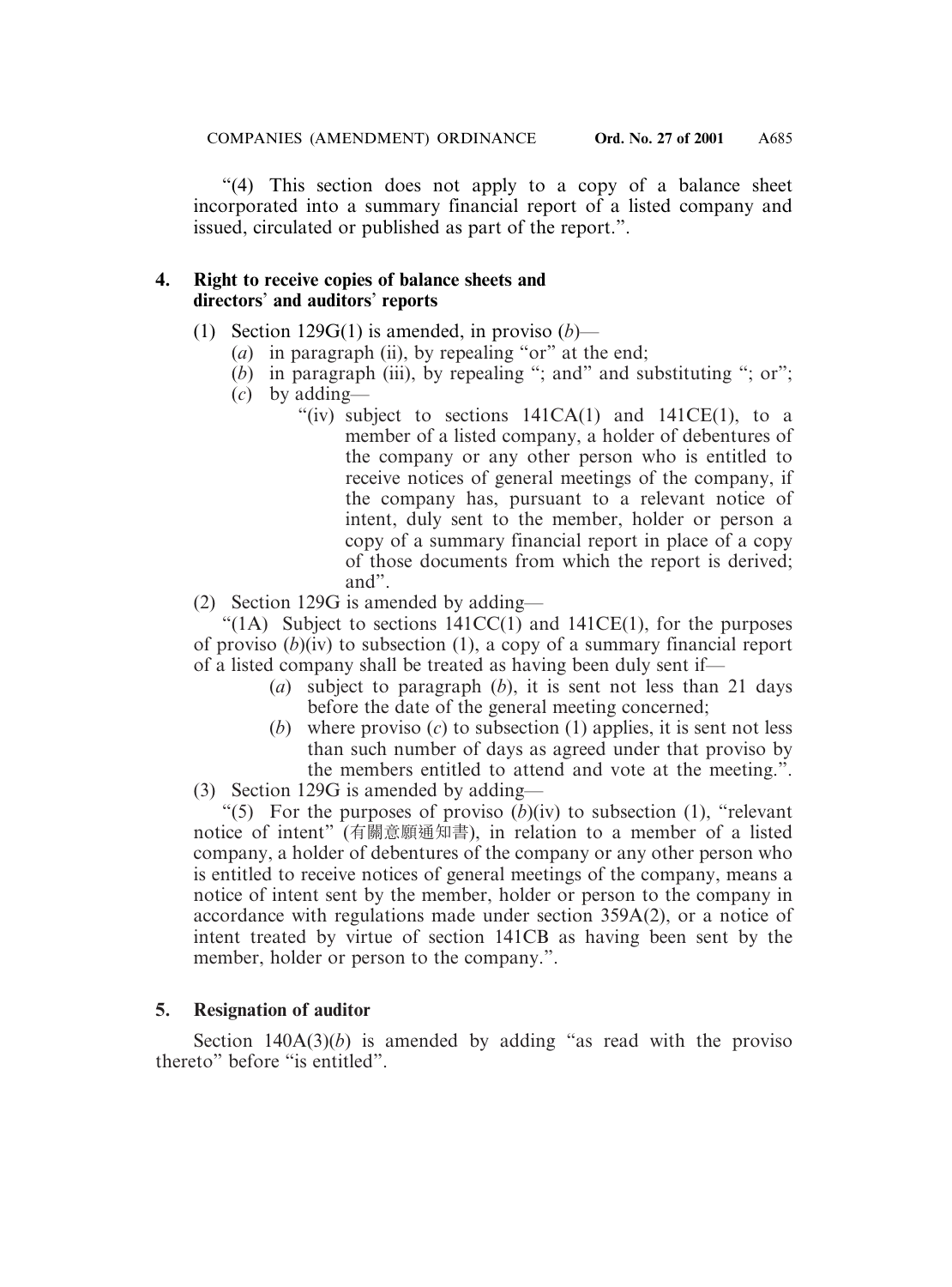#### **6. Sections added**

The following are added before the subheading "**Accounts of certain private companies**"—

## "**Summary Financial Reports of Listed Companies**

#### **141CA. Restrictions on sending of summary financial reports of listed companies**

(1) A listed company shall not send to an entitled person of the company, for the purposes of its general meeting, a copy of a summary financial report in place of a copy of the relevant financial documents from which the report is derived, unless there is in force a notice of intent sent by the person to the company, notifying the company that the person agrees to be sent a copy of the summary financial report in place of a copy of the relevant financial documents.

(2) If default is made in complying with subsection (1), the company and every officer of the company who is in default shall be guilty of an offence and liable to a fine.

#### **141CB. Circumstances where entitled persons are to be treated as having sent notices of intent to listed companies**

Where an entitled person of a listed company does not send a notice of intent to the company within such period as is specified for the purposes of this section in regulations made under section 359A(2), then—

- (*a*) the person shall be treated as having sent a notice of intent to the company within the specified period notifying the company that he agrees to be sent a copy of a summary financial report in place of a copy of the relevant financial documents from which the report is derived; and
- (*b*) a reference in this Ordinance to a notice of intent sent shall, accordingly, be construed as including a reference to a notice of intent treated as having been sent by virtue of this section.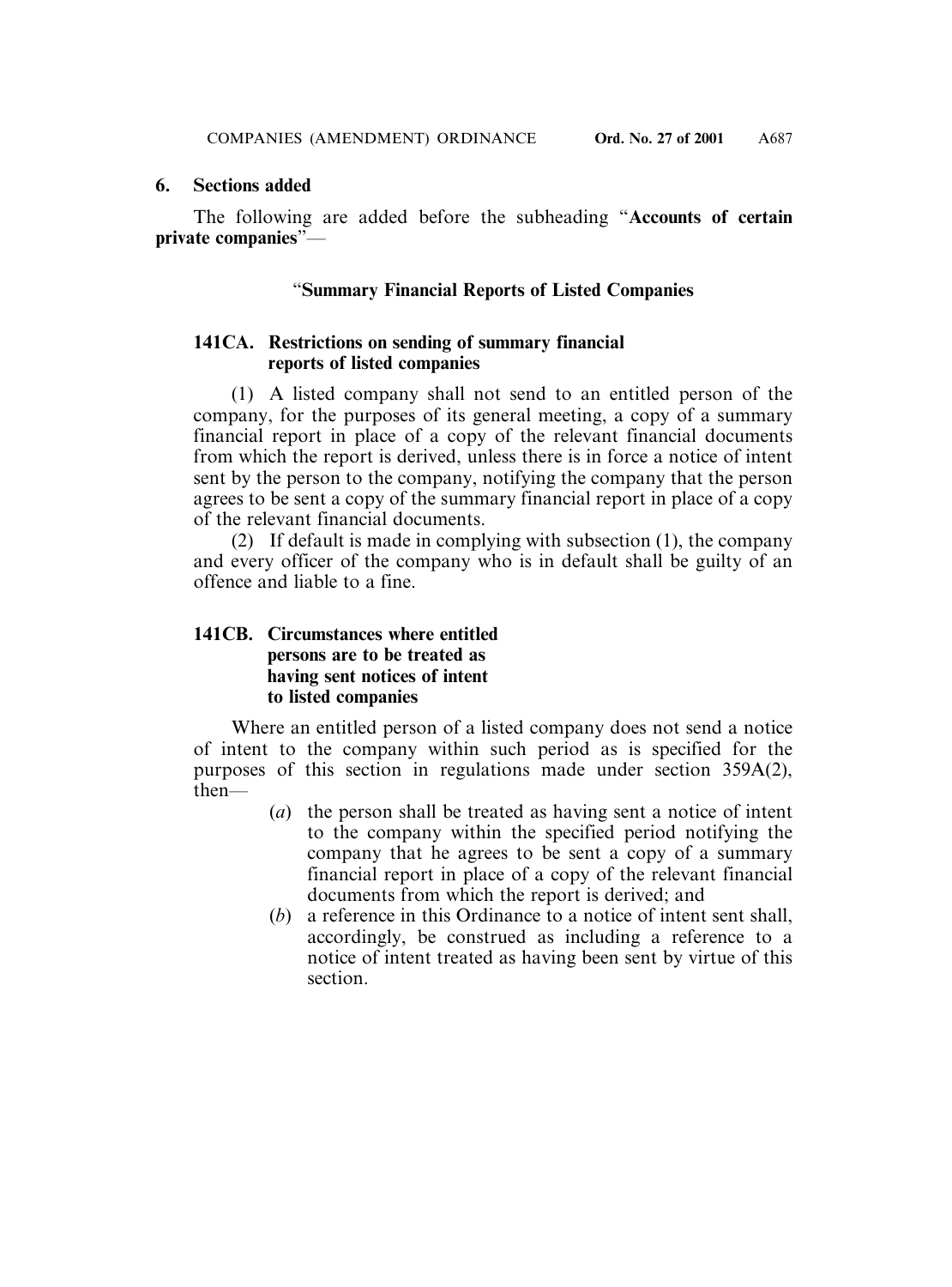#### **141CC. Restrictions on sending of summary financial reports, etc. of listed companies where there are** "**relevant dates**"

(1) Where there is a relevant date in respect of a general meeting of a listed company, the company shall not send to an entitled person of the company a copy of the summary financial report in relation to the meeting until the expiry of such period as may be specified by regulations made under section 359A(2).

(2) In addition, in the case mentioned in subsection (1), the company shall not send to such a person a copy of the relevant financial documents from which the summary financial report mentioned in that subsection is derived until the expiry of such period as may be specified by regulations made under section 359A(2).

(3) If default is made in complying with subsection (1) or (2), the company and every officer of the company who is in default shall be guilty of an offence and liable to a fine.

(4) For the purposes of this section—

"relevant date" (有關日期), in relation to a general meeting of a listed company, means the first day on which the company sends a relevant notification in respect of the meeting to an entitled person of the company;

"relevant notification" (有關通告), in relation to a general meeting of a listed company, means a notification referred to in regulations made under section 359A(2), being a notification which according to its contents, is intended to apply exclusively or first to the meeting.

## **141CD. Duties of listed companies to comply with certain requests made by entitled persons**

(1) Subject to subsection (2), if an entitled person of a listed company who has been sent a copy of a summary financial report in relation to a general meeting of the company makes a request under this section for a copy of the relevant financial documents from which the report is derived, then the company shall, subject to the provisions of this Ordinance, comply with the request within 14 days from the date of—

- (*a*) its receipt; or
- (*b*) the first day on which copies of those documents are sent to its entitled persons,

whichever is later.

(2) A listed company is not required to comply with a request made under subsection (1) unless the request is made—

- (*a*) in writing; and
- (*b*) before the relevant date.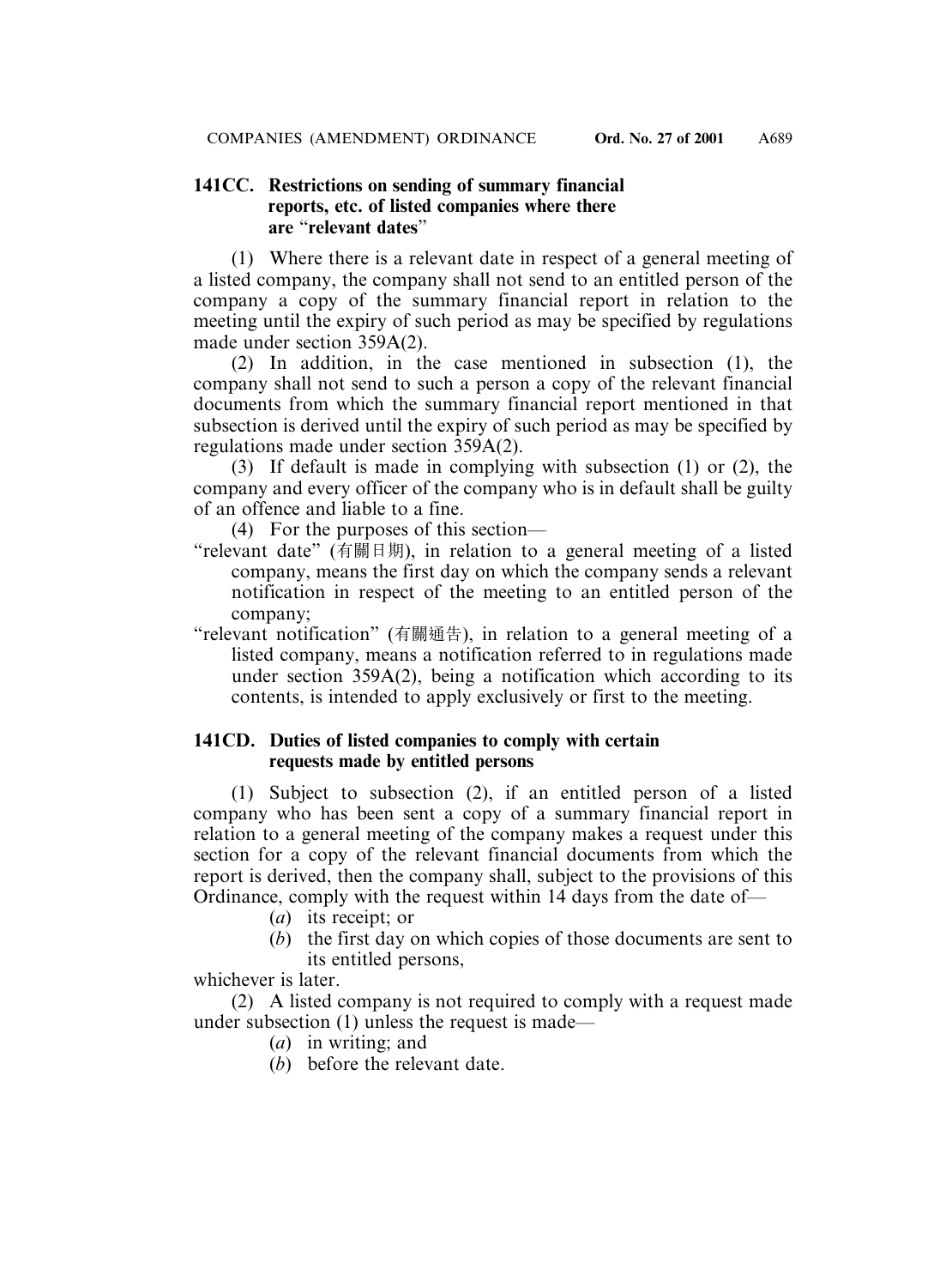(3) If default is made in complying with subsection (1), the company and every officer of the company who is in default shall be guilty of an offence and liable to a fine and, for continued default, to a daily default fine.

(4) It shall be a defence for a person charged under subsection (3) to prove that he could not, by the exercise of reasonable diligence, have prevented the commission of the offence.

- (5) For the avoidance of doubt, it is declared that—
	- (*a*) the requirement to send a copy of a listed company's relevant financial documents to an entitled person of the company in compliance with section 129G(1) does not apply where the company sends a copy of those documents to the person in response to a request under this section; and
	- (*b*) a request under this section does not include a notice of intent except where the notice of intent is treated as such a request under the provisions of regulations made under section  $359A(2)$ .

(6) For the purposes of subsection  $(2)$ , "relevant date" (有關日期), in relation to a listed company, means—

- (*a*) subject to paragraph (*b*), the first day on which copies of the relevant financial documents required to be laid before the company in the following general meeting are sent to the entitled persons of the company;
- (*b*) if no copies of those documents mentioned in paragraph (*a*) are required to be sent to the entitled persons of the company, the first day on which copies of the summary financial report in relation to that following meeting are sent to the entitled persons of the company.

#### **141CE. Certain circumstances in which no summary financial reports shall be sent in place of relevant financial documents**

(1) A listed company shall not send any copy of a summary financial report to an entitled person of the company in place of a copy of the relevant financial documents—

- (*a*) if the memorandum or articles of association of the company does not permit the company to do that;
- (*b*) if the person is a holder of debentures of the company and the instrument that constitutes or governs the debentures does not permit the company to do that; or
- (*c*) if an order under section 141CG would thereby be contravened.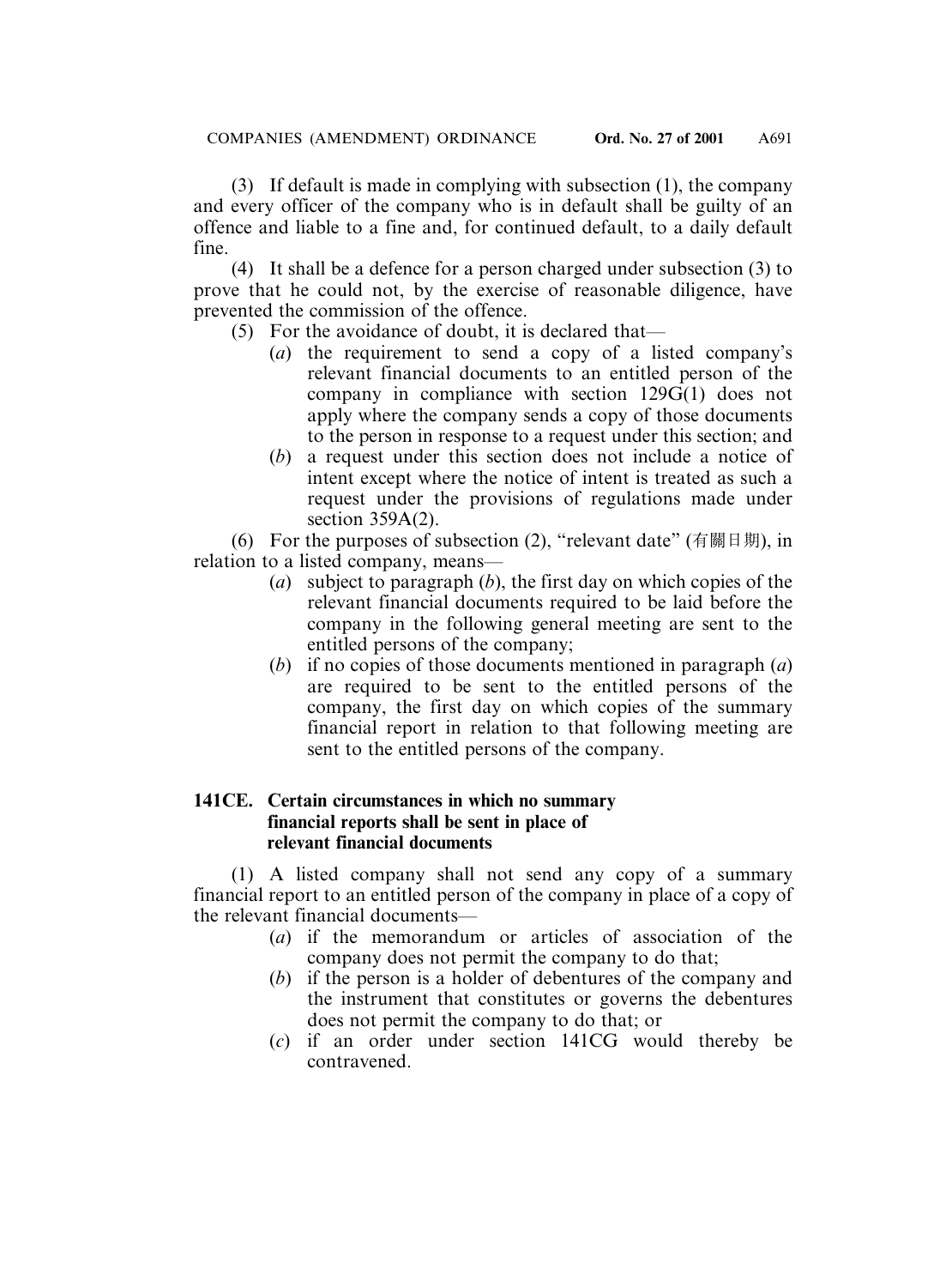(2) If default is made in complying with subsection (1), the company and every officer of the company who is in default shall be guilty of an offence and liable to a fine.

- (3) For the avoidance of doubt, it is declared that—
	- (*a*) if there is an event mentioned in subsection  $(1)(a)$ ,  $(b)$  or  $(c)$ , then any notice of intent sent to the company by the person concerned, which is in force immediately before the existence of that event, shall cease to have effect; and
	- (*b*) the cessation of any event mentioned in subsection  $(1)(a)$ , (*b*) or (*c*) does not revive a notice of intent ceasing to have effect pursuant to paragraph (*a*), and the company in such case shall be treated as not having previously sent any notification referred to in regulations made under section 359A(2) to the person concerned.

## **141CF. Form and contents, etc. of summary financial reports**

(1) A summary financial report in relation to a general meeting of a listed company shall be—

- (*a*) derived from the relevant financial documents required to be laid before the company in that meeting;
- (*b*) in such form and contain such information and particulars as specified in regulations made under section 359A(2); and
- (*c*) approved by the board of directors of the company.

(2) Nothing in subsection (1) shall be construed as prohibiting a listed company from including in a summary financial report any other information or particulars which—

- (*a*) the company considers appropriate; and
- (*b*) is not inconsistent with the relevant financial documents from which the summary financial report is derived.

(3) If a document, purporting to be a summary financial report of a listed company, does not comply with subsection (1) and is circulated, issued or published by the company to any other person, unless there is reasonable excuse—

- (*a*) the company shall be guilty of an offence and liable to a fine; and
- (*b*) every officer of the company shall be guilty of an offence and liable to a fine and imprisonment.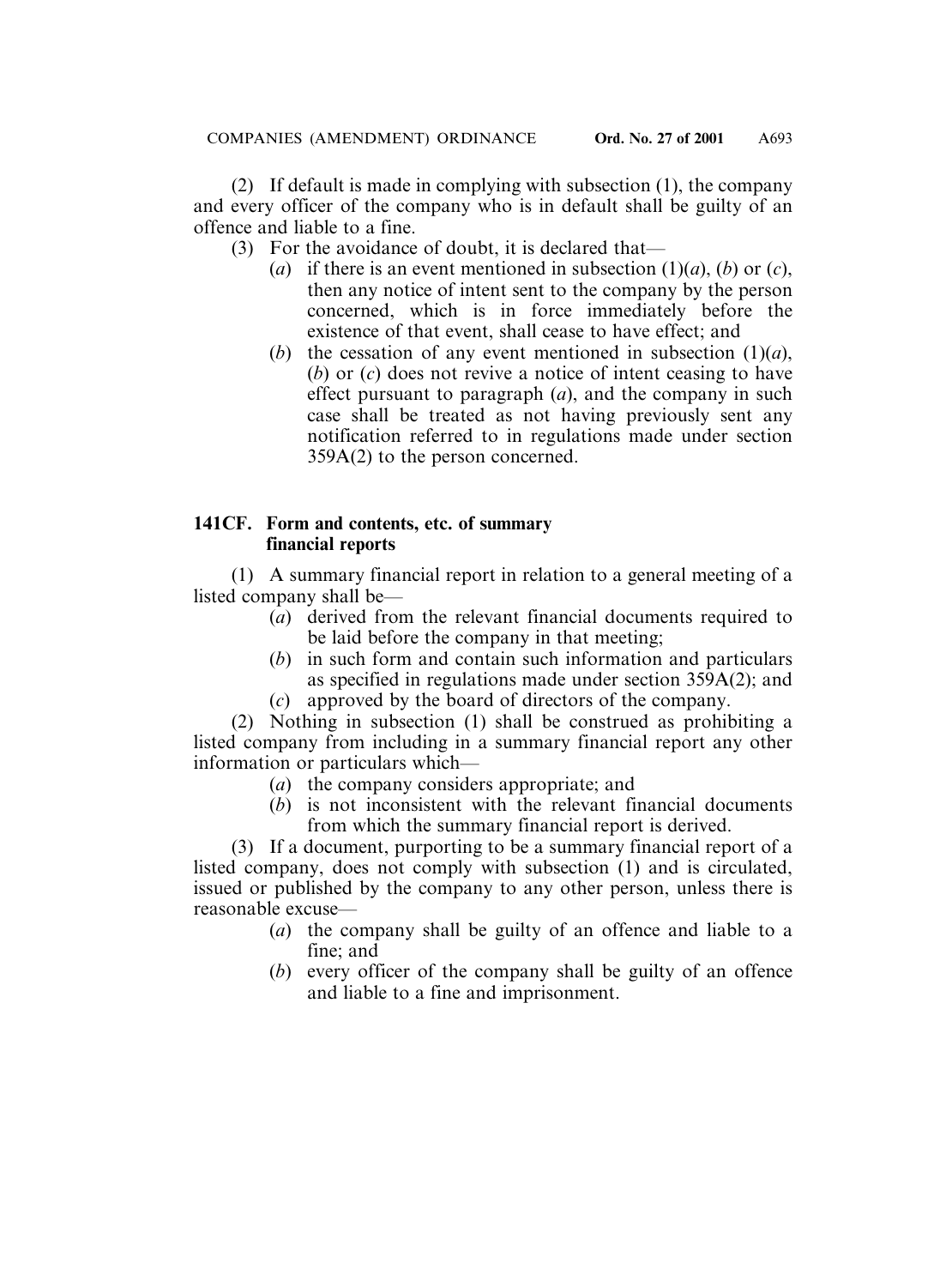#### **141CG. Prohibition orders against circulation, etc. of summary financial reports**

Where there is a conviction of an offence under section 141CF(3), the court may—

- (*a*) by order prohibit the company concerned and any other person from circulating, issuing or publishing any of the company's summary financial report to any person for such period as the court may specify; and
- (*b*) in making the order impose such conditions as the court thinks appropriate.

## **Relevant Financial Documents and Summary Financial Reports on Computer Networks**

## **141CH. Circumstances in which listed companies may comply with section 129G by use of computer network**

(1) Subject to subsection (2), for the purposes of section 129G, a listed company shall be treated as having sent a copy of the relevant financial documents or a copy of a summary financial report to an entitled person of the company in satisfaction of that section if—

- (*a*) the person has, pursuant to a notice of intent or other notice which is in force, agreed with the company to his having access to the documents or report, as the case may be—
	- (i) on a computer network to which the entitled person or any other entitled person may have access; and
	- (ii) instead of being sent the documents or report, as the case may be; and
- (*b*) the person is notified, in a manner for the time being agreed between the person and the company, of—
	- (i) the publication of the documents or report, as the case may be, on the computer network;
	- (ii) the address of the computer network; and
	- (iii) the location on that computer network where the documents or report, as the case may be, may be accessed, and how they or it may be accessed.

(2) Where a listed company's relevant financial documents or summary financial report are or is treated as being sent to an entitled person of the company by virtue of the operation of subsection (1), the documents or report, as the case may be, shall be treated as being sent to the person not less than 21 days before the date of the general meeting to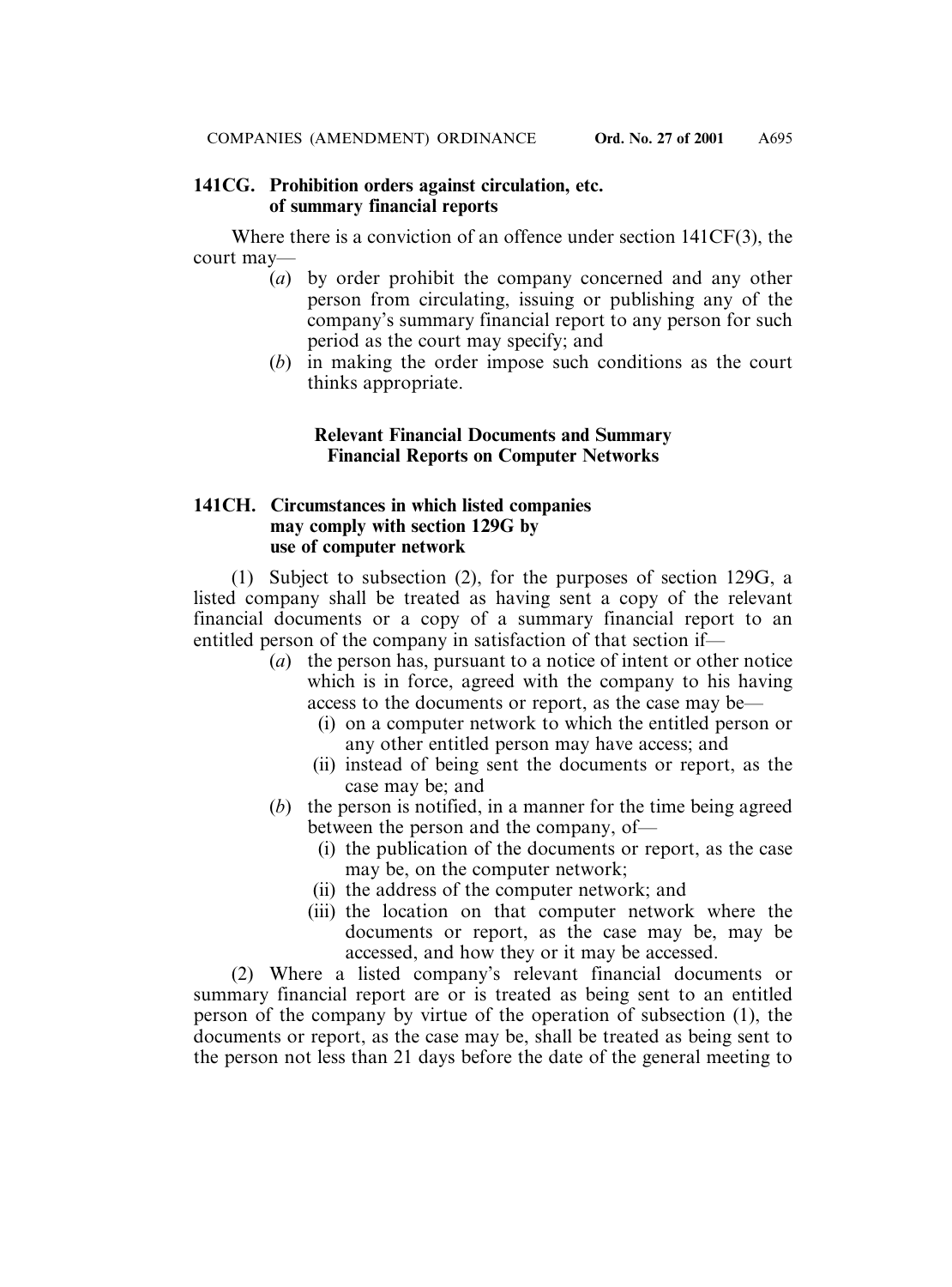which the documents or report, as the case may be, relate or relates if and only if—

- (*a*) the documents or report, as the case may be, are or is published on the computer network referred to in that subsection throughout the period beginning not less than 21 days before the date of the meeting and ending on the date of the following general meeting in which relevant financial documents are required to be laid before the company under this Ordinance or in accordance with a direction of the court; and
- (*b*) the notification given for the purposes of subsection  $(1)(b)$  is given not less than 21 days before the date of the firstmentioned meeting.

(3) Nothing in subsection (2) shall invalidate the proceedings of a general meeting where—

- (*a*) any documents or report that are or is required to be published as mentioned in subsection (2)(*a*) are or is published for a part, but not all, of the period mentioned in that subsection; and
- (*b*) the failure to publish the documents or report throughout that period is wholly attributable to circumstances which it would not be reasonable to have expected the company to prevent or avoid.".

## **7. Power to make regulations**

Section 359A is amended—

- (*a*) by renumbering it as section 359A(1);
- (*b*) by adding—

"(2) Without prejudice to the power conferred under subsection (1), the Chief Executive in Council may make regulations—

- (*a*) specifying the period for the purposes of section 141CB:
- (*b*) specifying the periods after which a copy of a summary financial report and a copy of the relevant financial documents of a listed company may be sent under section 141CC;
- (*c*) providing for any matter in relation to the determination of the effect of a notice of intent sent by an entitled person of a listed company, including providing for the circumstances under which such a notice of intent shall be treated as a request under section 141CD;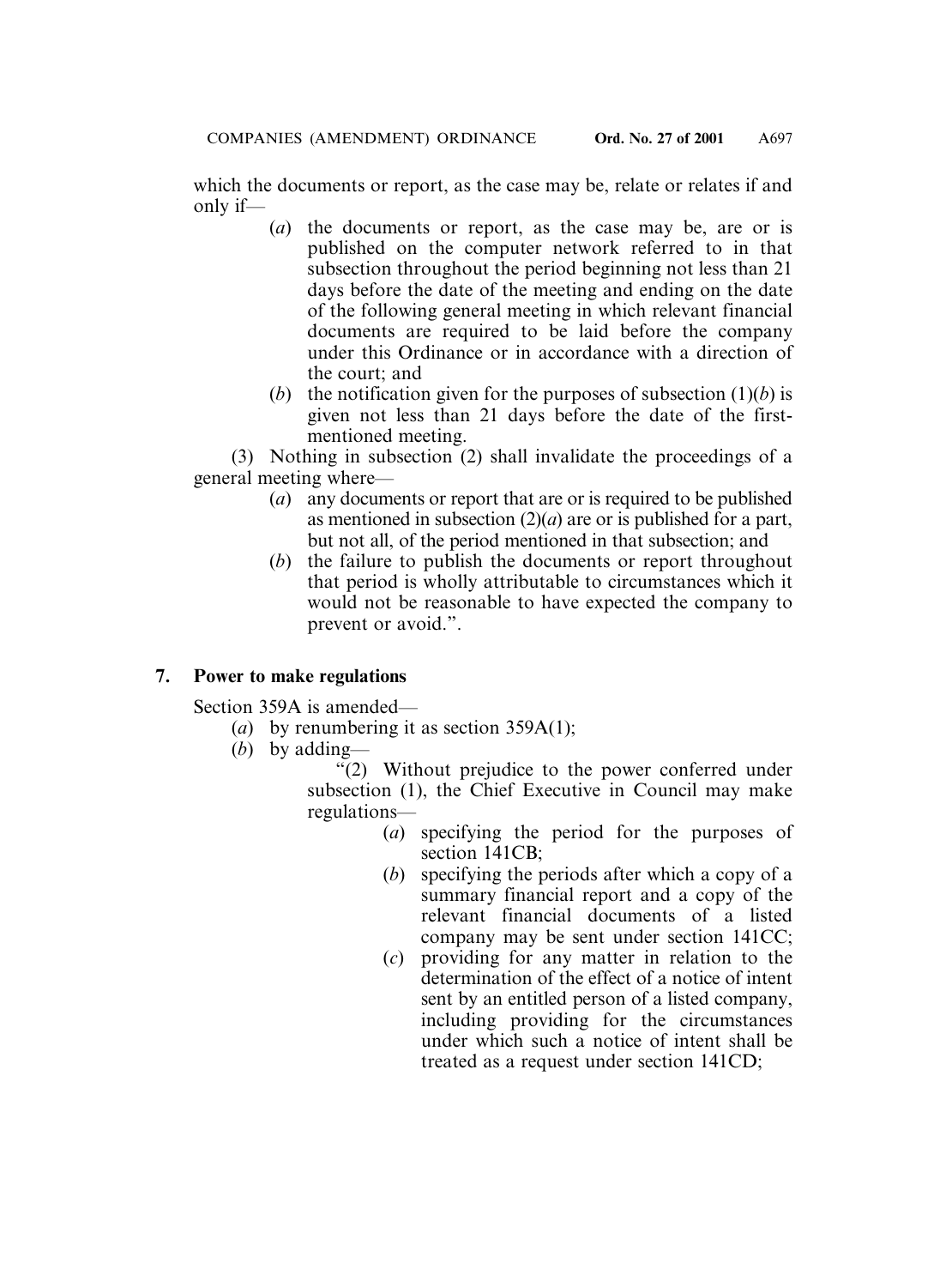- (*d*) providing for the form and contents of a summary financial report of a listed company (including empowering a listed company to determine certain aspects of the form of its summary financial report);
- (*e*) providing for the means to ascertain the wishes of an entitled person of a listed company in relation to the sending of a copy of a summary financial report to the person in place of a copy of the relevant financial documents from which the report is derived (including providing for the sending of a notification by the company to the person for the purposes);
- $(f)$  providing for the form and contents of a notification referred to in paragraph (*e*), including—
	- (i) providing for the form and contents of any card or document attached to such a notification; and
	- (ii) providing that any of such card or document shall be postage prepaid; and
- (*g*) providing for any incidental, consequential and transitional provision that is necessary or expedient for the purposes of the matters provided for by this subsection.".

# **8. Punishment of offences under this Ordinance**

|              | The Twelfth Schedule is amended by adding—                                                          |         |         |  |
|--------------|-----------------------------------------------------------------------------------------------------|---------|---------|--|
| " $141CA(2)$ | Company sending                                                                                     | Summary | level 3 |  |
|              | copy of summary                                                                                     |         |         |  |
|              | financial report in                                                                                 |         |         |  |
|              | place of copy of                                                                                    |         |         |  |
|              | relevant financial                                                                                  |         |         |  |
|              | documents in                                                                                        |         |         |  |
|              | contravention of                                                                                    |         |         |  |
|              | section $141CA(1)$                                                                                  |         |         |  |
| 141CC(3)     | Company sending<br>copy of summary<br>financial report<br>in contravention<br>of section $141CC(1)$ | Summary | level 3 |  |